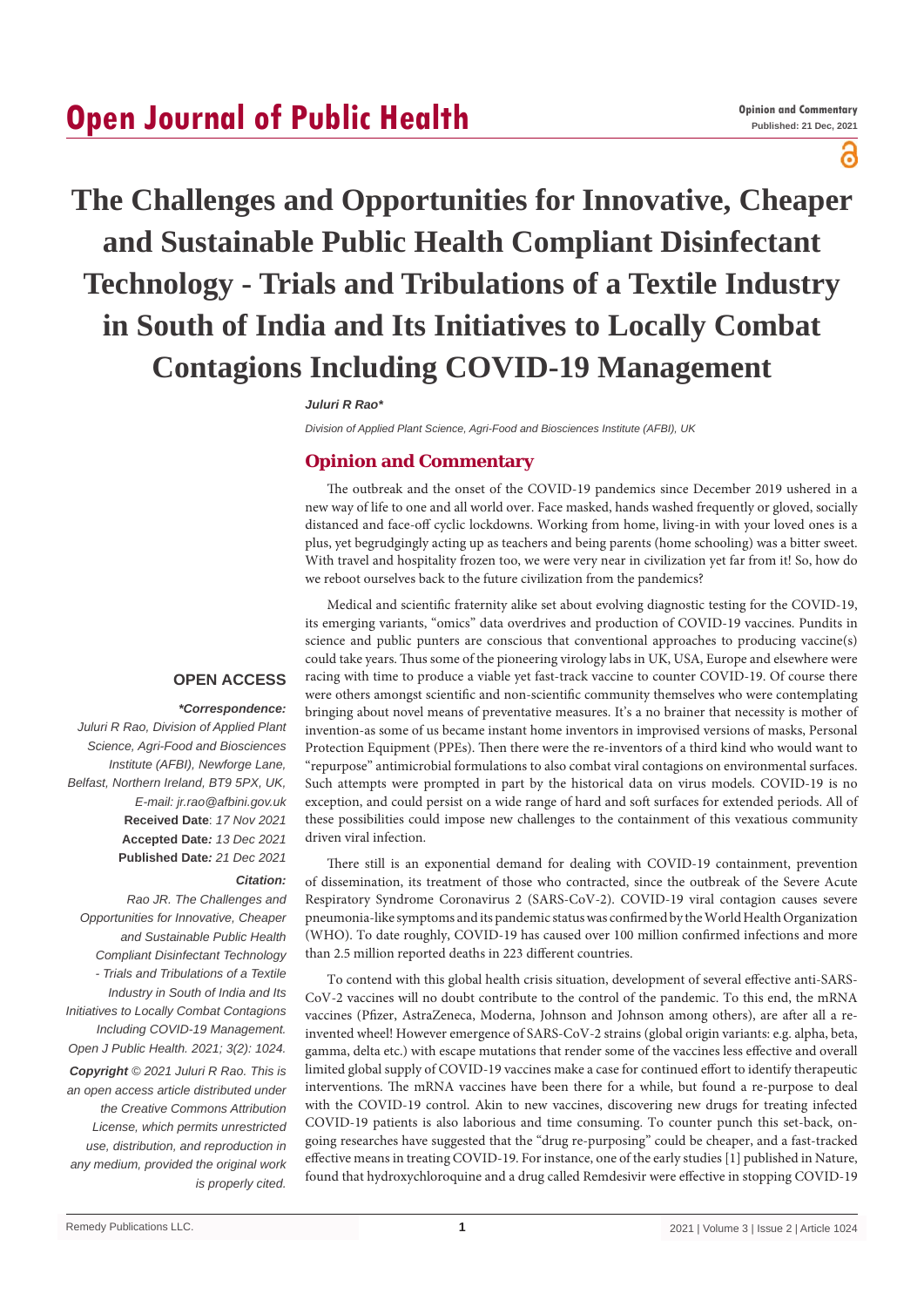spread *in vitro.* Of course, the oral use of hydroxychloroquine and azithromycin for COVID-19 treatment was deemed contentious, and falls out of scope for this commentary's focus. A more recent study published also in Nature [2] alludes on the urgent need for drug repurposing screens. This study identified chemical entities hidden amongst a plethora of approved for other diseases by the FDA (U.S. Food and Drug Administration) for the development of COVID-19 oral interventions. "The Repurposing, Focused Rescue, and Accelerated Medchem" (ReFRAME) containing nearly 12,000 smallmolecule drugs have been shown to be appropriate for direct oral use in humans. They provide a rich resource to discover treatments that may be used as monotherapies or in combination with Remdesivir to further enhance treatment efficacy and tolerability towards COVID-19.

The above forensic style high throughput investigations for discovering re-purposed drugs is critical for "oral administrations and treatment regime" for COVID-19 patients. The flipside of drug discovery (or shortfall of it) is the "external application of viral disinfection agent" strategies in healthcare and common public environments. The latter particularly is highly relevant in developing and poorer countries where the general hygiene and infection prevention in their daily life is a formidable challenge and often is sadly inadequate. Any given viral aerosol dispersion in ambient air will be in very limited load i.e. low titers. However, due to high population density, the dynamics shifts towards total frequency of occurrence of the low-titer loads. Such viral particulate droplets are mainly known to arise via nasal and mouth (breathe, sneeze, cough and sputum-bodily discharges). The potential dissemination prevention of contagions have been problematic in the developing nations as their lockdowns, and social distancing, face mask and hand washing protocols often tend to cripple people's livelihoods.

It is common knowledge that hard surfaces in public high footfall areas (transport, shops, restaurants, and clubs etc.) would continue to harbor bacteria fungal or viral pathogens. In addition, the contagions' persistence both in hard and soft surfaces is not only longer but also burdensome for public health containment in developing and economically challenged countries. Most frequently encountered situations include soft surfaces such as people's attires; fabrics at home (possibly due to their less frequent automated washing and repeated re-use habits). Last but not the least, the pathogen load levels are substantive to severe in their healthcare setting (e.g. healthcare worker attire, wound dressings, apparels, bed linens, bed-bed privacy curtains, and semi-hard surfaces (e.g. upholstered furniture). Often they have higher in-patient and visitor footfall in their healthcare hospitals than in the developed world.

In the light of the above and the emerging COVID-19 crisis and its dissemination prevention management nuances on large populations as it were, a first lockdown in India (March 2020) in as much as it were global trend, prompted a Small to Medium sized Textile Entrepreneur (SME) www.lokkavachok.com set out a mini-scale pilot exploratory study to formulate a disinfectant that can be safely used on fabrics. The SME's early objective was to test the feasibility of a simple, health and safety compliant innovative formulation comprising basically repurposed chemical architecture that would act as potent antimicrobial coating to eliminate environmental pathogens and viral contagions persisting in soft surfaces (e.g. textiles, fabrics). The SME were inspired by the local governmental support for a good societal cause towards public health mitigation, and sought my scientific comments to contribute to the project inputs.

In this proof of concept model study, it was obvious that it is tedious and costly exercise to potentially test 1000's of drug candidates just for external use disinfectant purposes. A structure-function purpose was brain stormed. From the structural biology viewpoint, a number of FDA approved drugs whose chemical structures were linked to generic antimicrobial activity (e.g. disruption of cell membrane, life cycle process, protein-synthesis in bacteria, fungi, and DNA, RNA inhibition in viruses) were shortlisted, reviewed for dosage use concentration. The oral dosage administration of FDA approved drugs is normally set @ milligram/kilogram body weight basis. From viewpoint of SME's objective of sourcing FDA approved, health safety compliant chemical entities for external disinfectant use purposes, a minimum inhibitory concentration quantifiable expression will suffice for their qualitative antimicrobial activity. Thus commonly used FDA approved drugs at sub-lethal and nanomolar (nM) doses (10 nM to 4 nM) were trialed. The ensuing "commercial and confidential" unpublished results revealed that a number of FDA drugs had a remarkable antimicrobial potential at their nM use concentrations.

Using this trade secret data cue, initially the SME initiated an industrial process of coating the chosen chemical entities on fabric masks and tested them at various fabric testing organizations (see supplementary information). By this stage, SME met with set-backs as the local Indian market for antiviral coated mask was dominated by expensive (e.g. nano-silver) coated high-end masks. Despite the SME's Cheaper Antiviral Coated (AVC), media launch and other promos, it hit a road block. Due to the overcrowded antimicrobial mask market, and after wider consultations with local government and market analysts, the SME's choice was to re-formulate their product as multi-purpose antimicrobial fabric conditioners/ disinfectant market route for general public and the healthcare fabrics sector uptake. Interestingly, the above early trials and tribulations, led to formulation itself being 'repurposed'! The new formulation YUDEF (under non-disclosure, trade secret and patent pending agreements) contains QACs (Quaternary Ammonium Compounds) fortified with organic compounds referred to as AVC™ (structurally similar to approved FDA drugs - natural products derived from plants or microbes, negligible environmental burden of unwarranted antimicrobial resistances etc.). It thus has excellent chemical architecture: does not decompose during storage or use; no added heavy metals; but has molecular ion anchoring towards QUATS, innate cations of fabric/hard surface matrices.

YUDEF formulation is thus a specially designed liquid engineering composite to provide superior antimicrobial performance (>99%) for all types of textile and hard surfaces. It is readily water soluble and thus offers a value-added component for utility in emerging antimicrobial fabric conditioners and floor disinfectants range wherein the entrepreneurs identified a gap in the niche market for combating the environmental contagions. In the light of the urgency of the pandemics and contingency plans by local governments, the SME encouraged by their testing outcome (see supplementary data), have voluntarily donated 1000's of liters of their product for use in many consenting local exclusively built 1000-bed facility COVID-19 isolation hospitals and the users to date have deduced that YUDEF product is robust up to 50 washes of hospital linen laundering (private correspondence). Further in sit trials are in progress to extend the use for surface hygiene purposes in mass public transport systems etc.